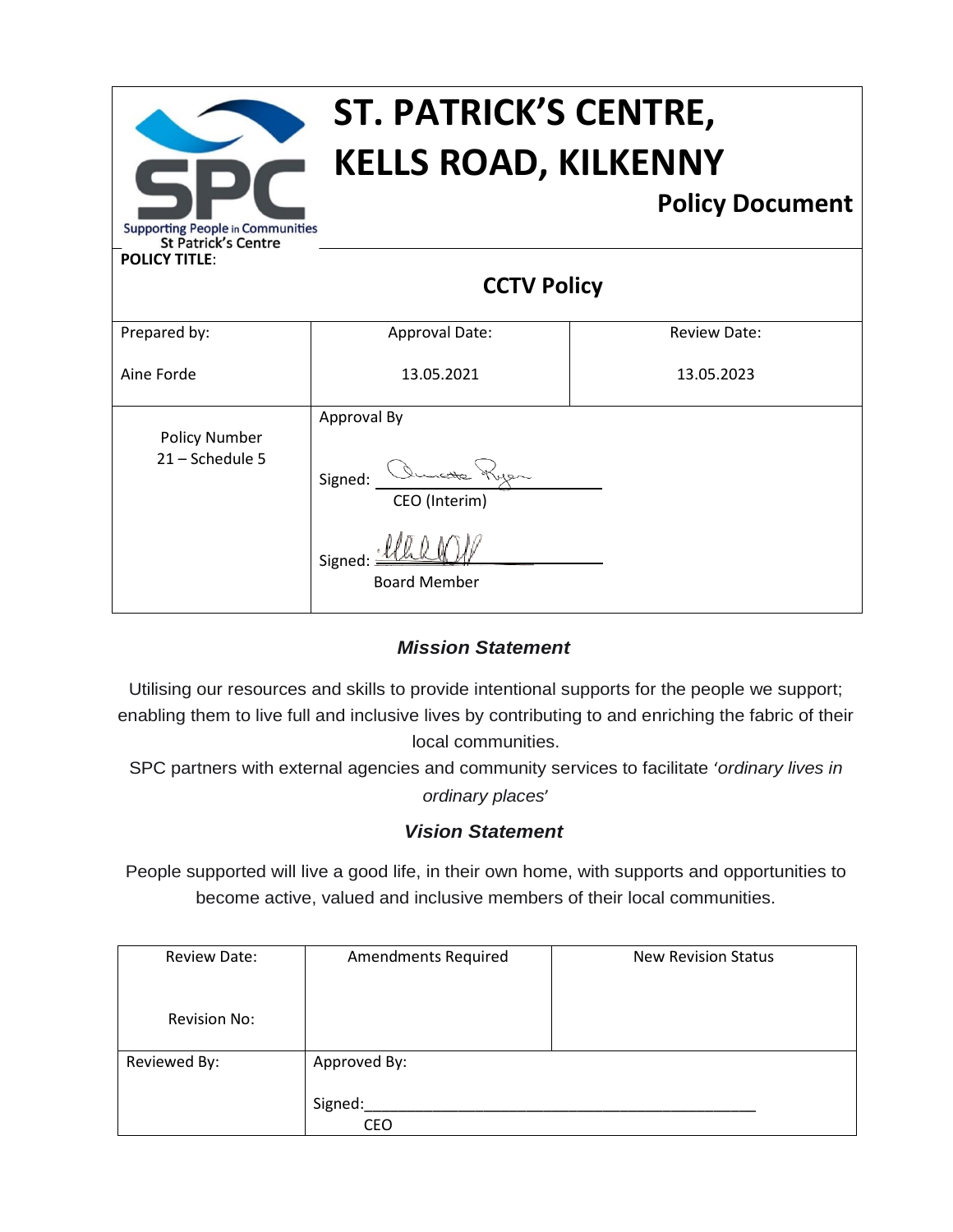# Contents

| 1.0  |                                                                       |  |
|------|-----------------------------------------------------------------------|--|
| 2.0  |                                                                       |  |
| 3.0  |                                                                       |  |
| 4.0  |                                                                       |  |
| 5.0  |                                                                       |  |
| 6.0  |                                                                       |  |
| 7.0  |                                                                       |  |
| 8.0  | Summary Description & Technical Specifications for the CCTV System: 4 |  |
| 9.0  |                                                                       |  |
| 10.0 |                                                                       |  |
| 11.0 |                                                                       |  |
| 12.0 |                                                                       |  |
| 13.0 |                                                                       |  |
| 14.0 |                                                                       |  |
| 15.0 |                                                                       |  |
| 16.0 |                                                                       |  |
| 17.0 |                                                                       |  |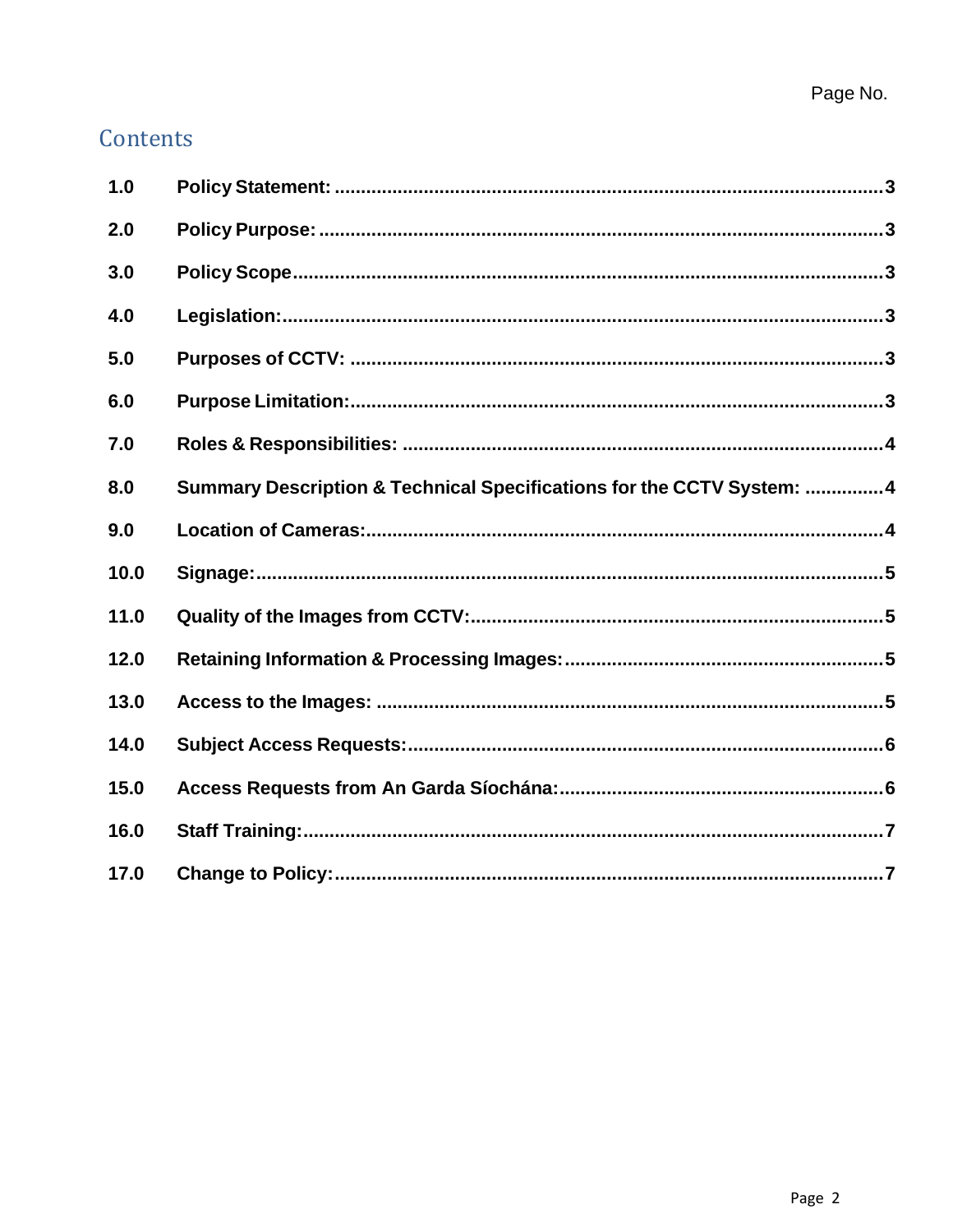## <span id="page-2-0"></span>**1.0 Policy Statement:**

1.1. Closed Circuit Television (CCTV) on SPC premises are regulated in accordance with the Data Protection Acts 1988 to 2018 and GDPR 2018.

## <span id="page-2-1"></span>**2.0 Policy Purpose:**

2.1. The purpose of this policy is to outline the safeguards in place with regard to the operation of and access to the CCTV systems, and the resultant images.

## <span id="page-2-2"></span>**3.0 Policy Scope**

- 3.1. This policy applies to all staff involved in the operation of SPCs CCTV systems, which includes only one system at this time located in SPC premises, Blossom Hill.
- 3.2. People supported in Blossom Hill are informed via an easy read version of this policy of the purpose, location and existence of the CCTV system in place.

#### <span id="page-2-3"></span>**4.0 Legislation:**

4.1. Data Protection Acts 1988 - 2018 & GDPR Regulations 2018

## <span id="page-2-4"></span>**5.0 Purposes of CCTV:**

.

- 5.1. The CCTV system is operated on one SPC premises for the safety and security of the people we support, our staff, buildings, information located or stored on the premises and assets.
- 5.2. The CCTV system may be used to investigate security incidents in order to secure evidence, should such incidents occur.

## <span id="page-2-5"></span>**6.0 Purpose Limitation:**

6.1. The CCTV system is not used for any other purpose than that outlined in 5.0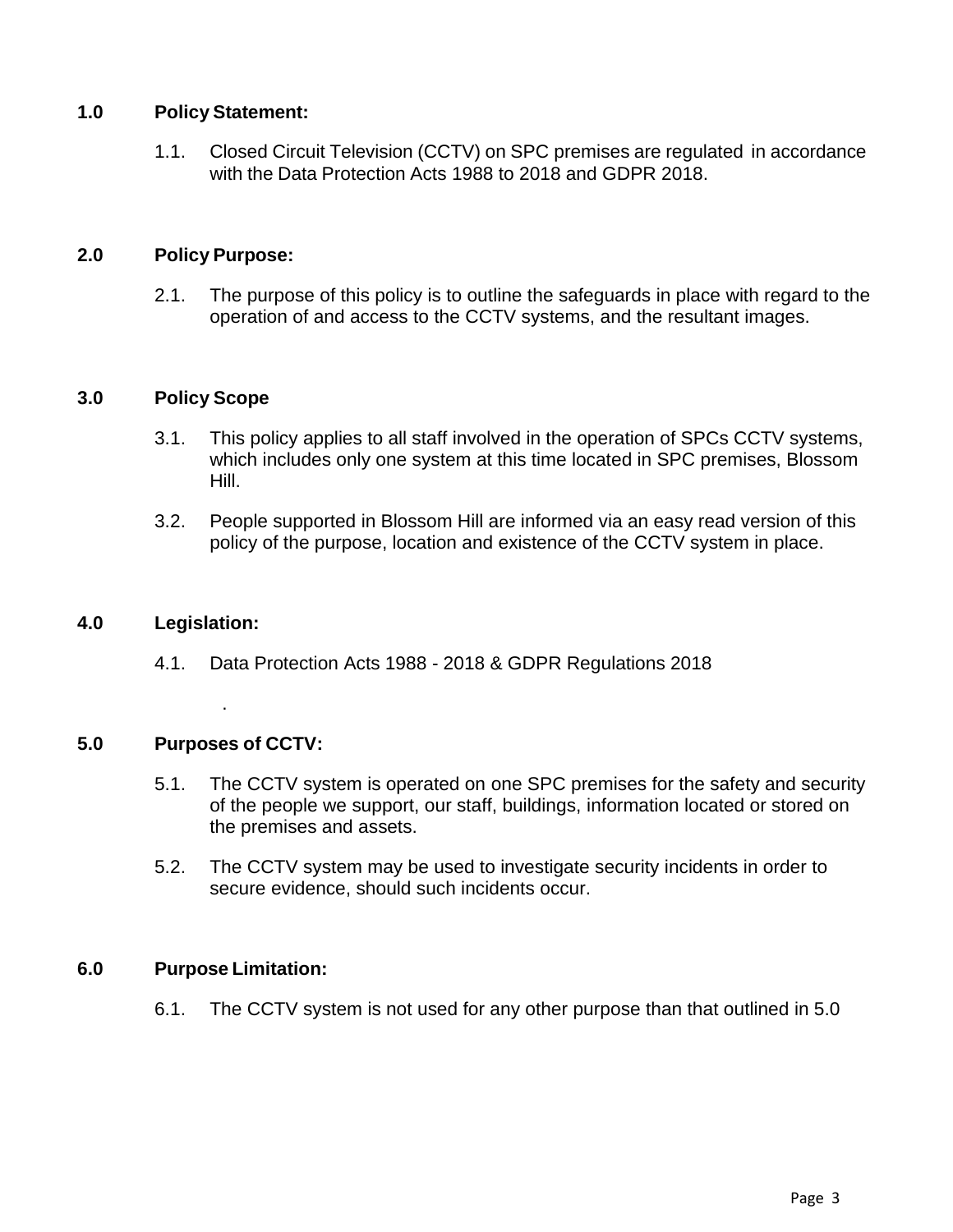## <span id="page-3-0"></span>**7.0 Roles & Responsibilities:**

- 7.1. The CCTV system of SPC premises is operated and maintained by AP Systems.
- 7.2. The system is accessed as necessary by staff of AP Systems and the Health & Safety personnel of SPC. All equipment is tested and monitored in a planned and coordinated manner.
- 7.3. The Head of Health & Safety in SPC has overall responsibility for overseeing the contractual CCTV services provided by AP Systems.
- 7.4. The PIC will ensure that in case of new admissions to Blossom Hill, people supported and their families will be informed of the CCTV.

## <span id="page-3-1"></span>**8.0 Summary Description & Technical Specifications for the CCTV System:**

- 8.1. The CCTV system is a conventional static system. It records digital images and is equipped with motion detection. It records any movement detected by the cameras in the area under surveillance, together with time, date and location.
- 8.2. All cameras operate 24 hours a day and 7 times a week. The CCTV records for 28 days and then it is overridden, so the last 28 days are on the hard drive only.
- 8.3. The image quality in most cases allows identification of those in the camera's area of coverage.
- 8.4. The cameras are all fixed and fitted (as per Appendix 1).
- 8.5. The Alarm is monitored by the monitoring station (Sentry Security) by both intruder and CCTV. Should the intruder alarm activate the monitoring station will look at the site on the CCTV and if Intruders on site, Intruders will be advised by the Monitoring Company to vacate the site via external speaker on the perimeter of the House. Should an intruder fail to leave the site, the monitoring Company will ring the Gardai and attend on site immediately

#### <span id="page-3-2"></span>**9.0 Location of Cameras:**

- 9.1. Cameras are located at strategic points throughout the perimeter of the house, principally at the entrance and rear garden of the house.
- 9.2. AP Systems on behalf of SPC has positioned the cameras so that they only cover the exterior of the building, and they have been sited so that they provide clear images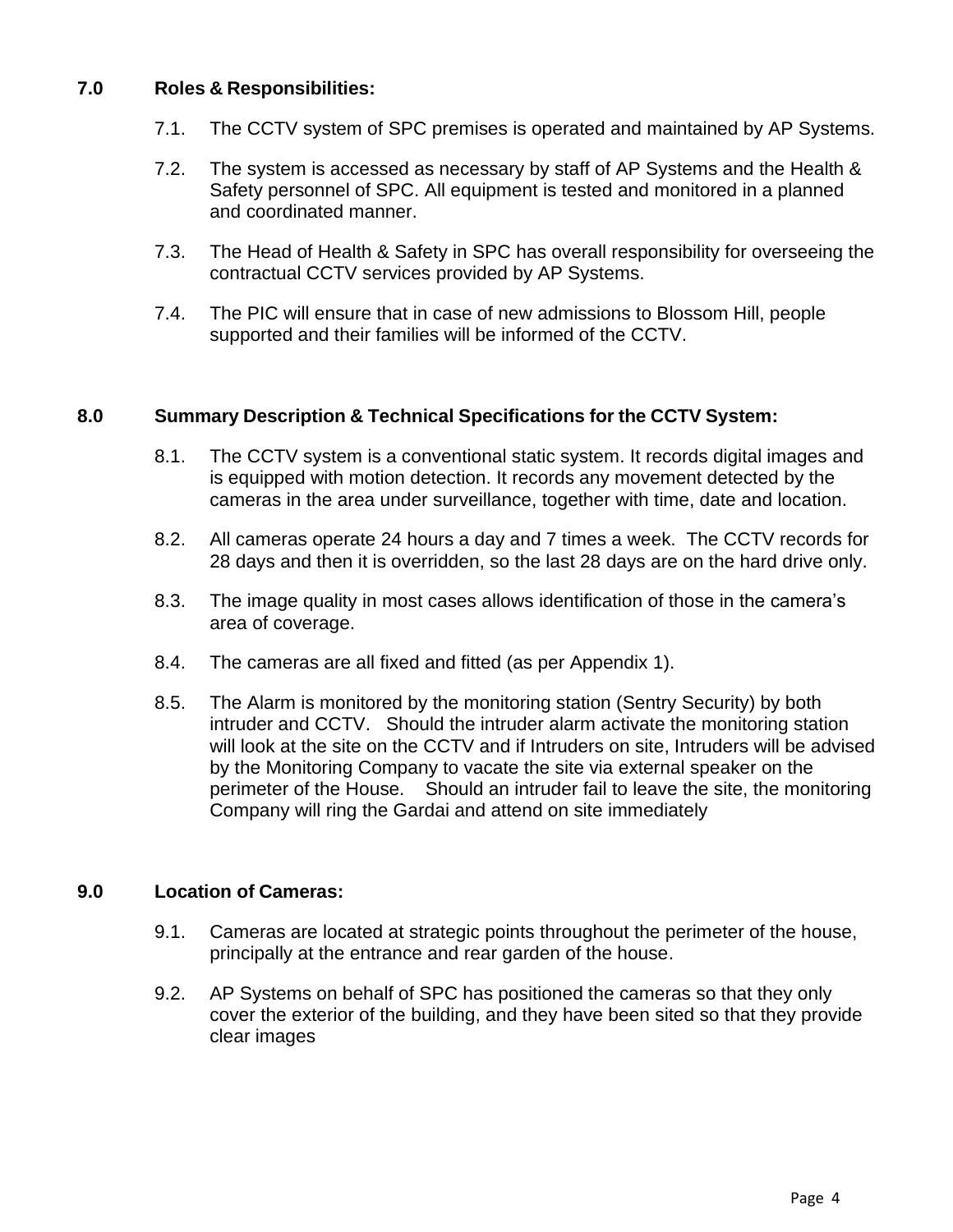## <span id="page-4-0"></span>**10.0 Signage:**

10.1. Appropriate signs are prominently displayed so that the People we support, employees, visitors, contractors, other visitors and the public and others are aware that they are entering an area covered by CCTV.

## <span id="page-4-1"></span>**11.0 Quality of the Images from CCTV:**

- 11.1. It is important that the images produced by the equipment are as clear as possible in order that they are effective for the purpose/s for which they are intended.
- 11.2. The equipment and recording media should be maintained on a regular basis to ensure the quality of the images is upheld.

## <span id="page-4-2"></span>**12.0 Retaining Information & Processing Images:**

- 12.1. It is important that images are not retained for longer than is considered necessary for the purpose/s for which they were processed. Therefore, unless the images are required for evidential purposes in legal proceedings, they will not be retained beyond a maximum of 28 days.
- 12.2. In order to protect the security of the CCTV system, a number of technical and organisational measures have been put in place, including:
	- Access rights to users are granted only to those where it is strictly necessary for them to carry out their work;
	- Only Head of Health & Safety (after consulting with SPC's Data Protection Officer) can grant, alter or annul any access rights of any persons.

## <span id="page-4-3"></span>**13.0 Access to the Images:**

- 13.1. It is important that access to, and disclosure of images to third parties are strictly controlled and documented. This is to ensure that the rights of the individual are maintained, and that the chain of evidence remains intact should the images be required for evidential purposes. Access to these images will normally be through the following: Court Order for Discovery, Freedom of Information access request, or a Data Protection access request.
- 13.2. Only in exceptional circumstances may images be disclosed to those carrying out a formal internal investigation or disciplinary procedure, where it can reasonably be expected that the disclosure of the images may help the investigation or prosecution of a sufficiently serious disciplinary offence or a criminal offence.
- 13.3. Third-party processors/accessors: Any third part that has access to, or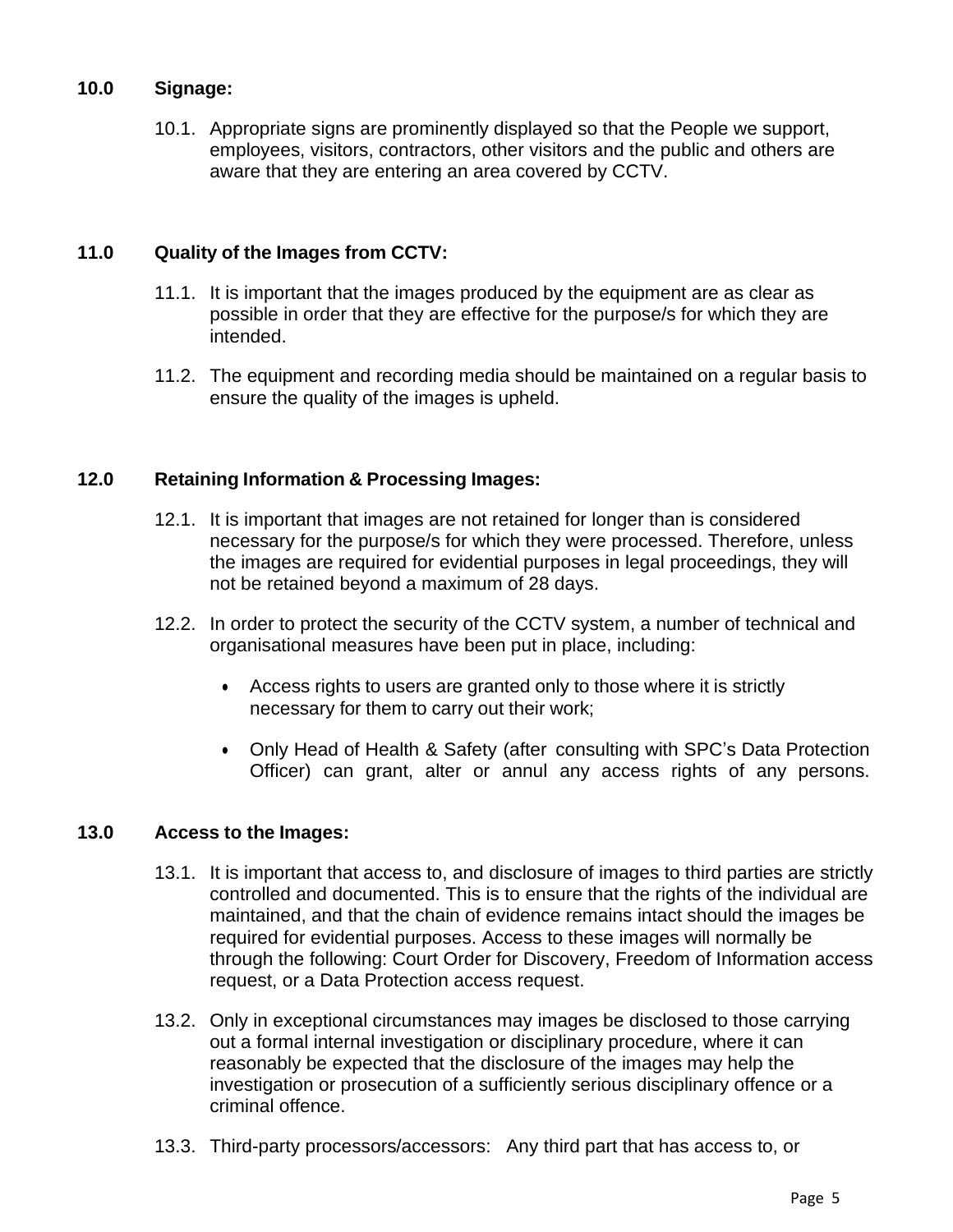#### <span id="page-5-0"></span>**14.0 Subject Access Requests:**

- 14.1. Under Data Protection legislation, an individual has the right to view any personal information held about them by a Data Controller, SPC. All requests should be made in writing to the Data Protection Officer.
- 14.2. The following information should be logged where access is provided:
	- Record the reason for disclosure;
	- Record the details of the image disclosed i.e. the date, time and location of the image;
	- Record who was present when the images were disclosed;
	- Record whether any images were disguised/blurred to prevent identification of individuals other than the data subject.
- 14.3. If it is not possible to disguise the images, an external company may be contracted to facilitate this. This will need to be recorded.
- 14.4. Requests will not be complied with where there are insufficient details supplied relating to the date and time of the recording. Correspondence is to be sent to the requester advising them of this.
- 14.5. If the data subject wishes to view the images on site, as opposed to a copy being sent, the viewing should take place in a closed office with only the relevant individuals present.

#### <span id="page-5-1"></span>**15.0 Access Requests from An Garda Síochána:**

- 15.1. In line with the Data Protection Act 2018, An Garda Síochána are entitled to view personal information about individuals, if it is for the following purposes:
	- For the prevention or detection of crime;
	- For the apprehension or prosecution of offenders;
	- When it is required urgently to prevent injury or other damage to the health of a person, or serious loss of or damage to property;
	- When it is required by, or under any enactment, or by a rule of law or order of a Court.
- 15.2. Requests must be made on the official Garda Data Protection Form.